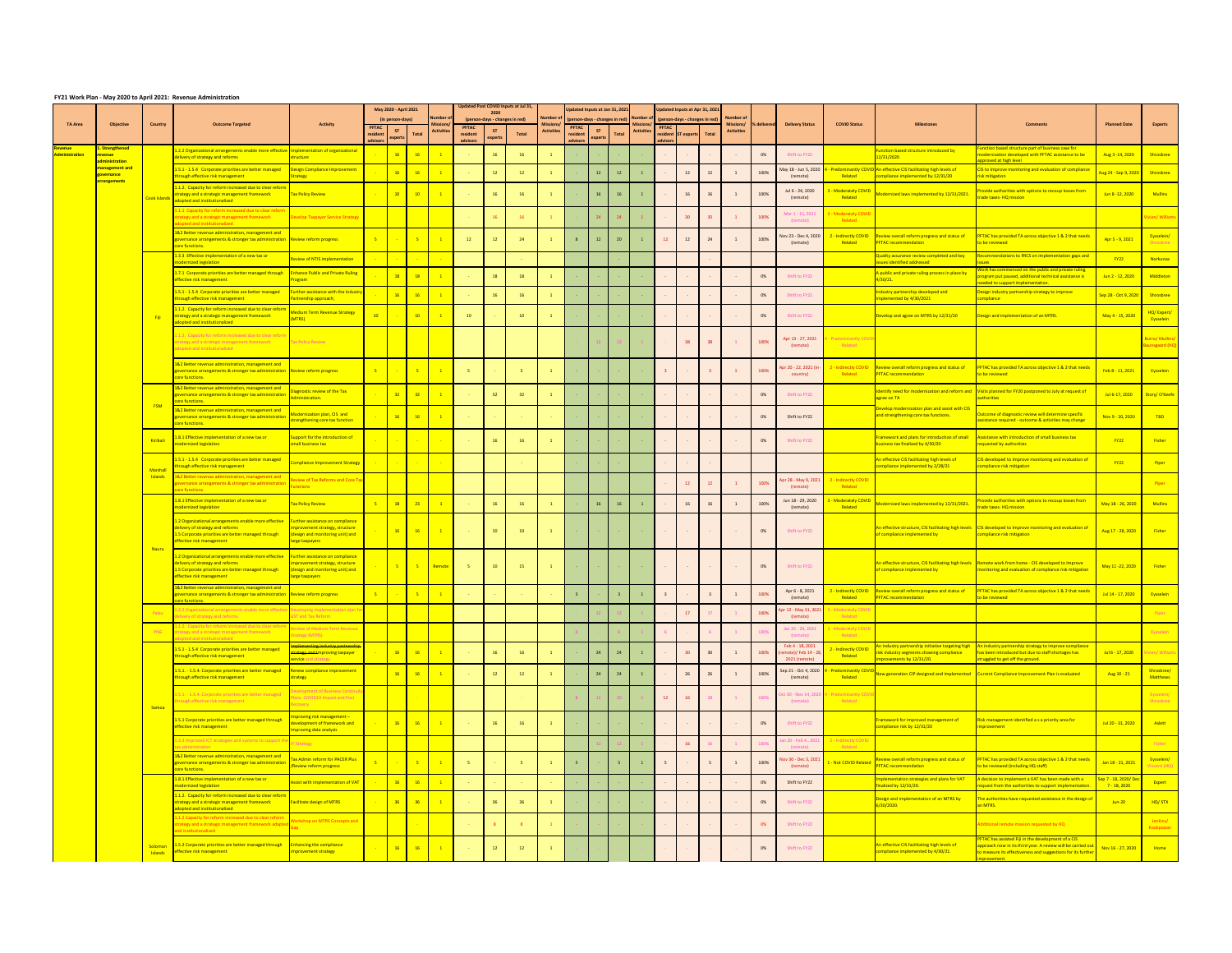## **FY21 Work Plan - May 2020 to April 2021: Revenue Administration**

|                |                                                                            |                | <b>TILL WORKT RIF-WAY LOLD to April LOLL. REVERTE AUTHORITIES</b>                                                                                                                                                            |                                                                                             |                          | May 2020 - April 2021                                                         |                                      |                           |                                        | Updated Post COVID Inputs at Jul 31, |                                      | Updated Inputs at Jan 31, 2021           |               |       |                                |                | Updated Inputs at Apr 31, 2021 |       |                                |                     |                                                          |                                         |                                                                                                                                         |                                                                                                                                                                                                  |                                           |                                                          |
|----------------|----------------------------------------------------------------------------|----------------|------------------------------------------------------------------------------------------------------------------------------------------------------------------------------------------------------------------------------|---------------------------------------------------------------------------------------------|--------------------------|-------------------------------------------------------------------------------|--------------------------------------|---------------------------|----------------------------------------|--------------------------------------|--------------------------------------|------------------------------------------|---------------|-------|--------------------------------|----------------|--------------------------------|-------|--------------------------------|---------------------|----------------------------------------------------------|-----------------------------------------|-----------------------------------------------------------------------------------------------------------------------------------------|--------------------------------------------------------------------------------------------------------------------------------------------------------------------------------------------------|-------------------------------------------|----------------------------------------------------------|
|                |                                                                            |                |                                                                                                                                                                                                                              |                                                                                             |                          | (in person-days)                                                              | Number c                             |                           | 2020<br>(person-days - changes in red) |                                      | Number of                            | (person-days - changes in red) Number of |               |       |                                |                | (person-days - changes in red) |       | <b>Number of</b>               |                     |                                                          |                                         |                                                                                                                                         |                                                                                                                                                                                                  |                                           |                                                          |
| <b>TA Area</b> | Objective                                                                  | <b>Country</b> | <b>Outcome Targeted</b>                                                                                                                                                                                                      | <b>Activity</b>                                                                             | <b>PFTAC</b><br>resident | ST.<br>Total                                                                  | <b>Mission:</b><br><b>Activities</b> | <b>PFTAC</b><br>resident  | <b>ST</b>                              | <b>Total</b>                         | <b>Missions</b><br><b>Activities</b> | <b>PFTAC</b><br>resident                 | <b>ST</b>     | Total | ،Aissions<br><b>Activities</b> | <b>PFTAC</b>   | resident ST experts            | Total | Missions/<br><b>Activities</b> | <b>1% delivered</b> | <b>Delivery Status</b>                                   | <b>COVID Status</b>                     | <b>Milestones</b>                                                                                                                       | <b>Comments</b>                                                                                                                                                                                  | <b>Planned Date</b>                       | <b>Experts</b>                                           |
|                |                                                                            |                | 1.2.2 Organizational arrangements enable more effective Establish large taxpayer office and                                                                                                                                  |                                                                                             | advisors                 | experts<br>16<br>16                                                           |                                      | advisors                  | experts<br>12                          | 12                                   |                                      | advisors                                 | experts<br>12 |       |                                | adviso         |                                |       |                                | 100%                | Aug 31 - Sep 11, 2020                                    | 2 - Indirectly COVID                    | Large taxpayer office established by 4/31/22                                                                                            | Authorities have requested assistance in the design and<br>establishment of large taxpayer office as part of the                                                                                 | May 4 - 15, 2020                          | <b>Shrosbree</b>                                         |
|                |                                                                            |                | delivery of strategy and reforms<br>1.2.2 Organizational arrangements enable more effective   Fa<br>delivery of strategy and reforms                                                                                         | <b>Functional structure</b><br>litating the Implementation of<br>LTO and Technical Training |                          |                                                                               |                                      |                           |                                        |                                      |                                      |                                          |               |       |                                |                |                                |       |                                | 100%                | (remote)<br>Apr 15 - 26, 2021<br>(remote)                | Related<br>- Indirectly COVI<br>Related |                                                                                                                                         | forms                                                                                                                                                                                            |                                           | Shrosbree                                                |
|                |                                                                            |                | 1.2.2 Organizational arrangements enable more effecti<br>delivery of strategy and reforms                                                                                                                                    | Facilitating the Design of New Job<br><b>Descriptions for a Function based</b>              |                          |                                                                               |                                      |                           |                                        |                                      |                                      |                                          |               |       |                                |                |                                |       |                                | 100%                | Mar 18 - 29, 2021<br>(remote)                            | 2 - Indirectly COVID<br>Related         |                                                                                                                                         |                                                                                                                                                                                                  |                                           | Shrosbree                                                |
|                |                                                                            |                | 1.8.1 Effective implementation of a new tax or<br>modernized legislation                                                                                                                                                     | <b>Structure</b><br>Assist with implementation of VAT                                       |                          | $\begin{array}{ c c c }\n\hline\n16 & \\\hline\n\end{array}$<br>$-16$         | $\overline{1}$                       |                           |                                        |                                      |                                      |                                          |               |       |                                |                |                                |       |                                | 0%                  | Shift to FY22                                            |                                         | Implementation strategies and plans for VAT<br>finalized by 12/31/20.                                                                   | A decision to implement a VAT has been made with a<br>request from the authorities to support implementation                                                                                     | Jun 15 - 26, 2020                         | <b>Expert</b>                                            |
|                |                                                                            |                | 1.1. - 1.7. Strengthen revenue administration<br>Timor-Leste management and governance arrangements                                                                                                                          | Diagnostic review                                                                           |                          | 36<br>$-36$                                                                   | $\overline{1}$                       |                           | 36                                     | 36                                   |                                      |                                          |               |       |                                |                |                                |       |                                | 0%                  | Shift to FY22                                            |                                         | Identify needs for modernization and reforms,<br>agree on CD                                                                            | PFTAC not involved with TL for past years                                                                                                                                                        | <mark>Jun 8-19, 2020 Story/O'Keefe</mark> |                                                          |
|                |                                                                            |                | 1&2 Better revenue administration, management and<br>governance arrangements & stronger tax administration TADAT Assessment<br>core functions.                                                                               |                                                                                             |                          | $\sim 10^{-10}$                                                               |                                      |                           |                                        |                                      |                                      |                                          |               |       |                                |                |                                |       |                                | 0%                  | Shift to FY22                                            |                                         | TADAT assessment completed by 1/31/21                                                                                                   | TADAT Secretariat                                                                                                                                                                                | $-Y22$                                    | Expert/HQ                                                |
|                |                                                                            |                | 1&2 Better revenue administration, management and<br>governance arrangements & stronger tax administration TADAT Training and Assessment<br>core functions.                                                                  |                                                                                             |                          | $\begin{array}{ c c c c }\n\hline\n16 & 16 \\ \hline\n\end{array}$            | $\overline{1}$                       |                           | 32 <sup>2</sup>                        | $-32$                                | $\mathbf{1}$                         |                                          | 70            | 70    |                                |                | 74                             | 74    |                                | 100%                | pr 10 - May 30, 202:<br>(remote)                         | 2 - Indirectly COVID<br>Related         | TADAT assessment completed by 4/31/21                                                                                                   | <b>TADAT Secretariat</b>                                                                                                                                                                         | Mar 8 - 19, 2021                          | Martens/<br>Middleton/<br><b>Woods</b>                   |
|                |                                                                            | Tonga          | 1.5.1.-1.5.4. Corporate priorities are better managed<br>through effective risk management                                                                                                                                   | Implementing industry partnership<br>trategy                                                |                          | $\begin{array}{ c c c }\n\hline\n16 & \hline\n\end{array}$<br>$\overline{16}$ | $\blacksquare$ 1                     |                           | 12                                     | 12                                   |                                      |                                          | 12            | 12    |                                |                | 12                             | 12    |                                | 100%                | Jul 20 - 31, 2020<br>(remote)                            | 2 - Indirectly COVID<br>Related         | An industry partnership initiative implemented<br>targeting high risk industry segments showing<br>compliance improvements by 12/31/20. | An industry partnership strategy to improve compliance<br>has been introduced but due to staff shortages has<br>struggled to get off the ground.                                                 | Jun 1 - 12, 2020                          | <b>Shrosbree</b>                                         |
|                |                                                                            |                | 1.5.2 Corporate priorities are better managed through<br>effective risk management                                                                                                                                           | Improving Risk management and<br>compliance improvement strategy;                           |                          | $\begin{array}{ c c c c c }\n\hline\n16 & 16 \\ \hline\n\end{array}$          | $\overline{1}$                       | <b>Contract</b>           | 16                                     | 16                                   | $\mathbf{1}$                         | $\sim 10^{-10}$                          |               |       |                                | $\sim 10^{-1}$ |                                |       |                                | 0%                  | Shift to FY22                                            |                                         | An effective CIS facilitating high levels of<br>compliance implemented by 12/31/20.                                                     | PFTAC has assisted Fiji in the development of a CIS<br>approach now in its third year. A review will be carried ou<br>to measure its effectiveness and suggestions for its furth<br>improvement. | Aug 24 - Sep 4, 2020                      | <b>Example Home</b>                                      |
|                |                                                                            |                | 1&2 Better revenue administration, management and<br>overnance arrangements & stronger tax administration FReview reform progress<br>core functions.                                                                         |                                                                                             |                          |                                                                               |                                      |                           |                                        |                                      |                                      |                                          |               |       |                                |                |                                |       |                                | 0%                  | Shift to FY22                                            |                                         | <b>PFTAC</b> recommendation                                                                                                             | Review overall reform progress and status of PFTAC has provided TA across objective 1 & 2 that needs<br>to be reviewed                                                                           | Sep 21 - 25, 2020 Eysselein               |                                                          |
|                |                                                                            |                | $\vert$ 1.2 Organizational arrangements enable more effective $\vert$ Implementation and enhancement<br>delivery of strategy and reforms<br>1.5 Corporate priorities are better managed through<br>effective risk management | of compliance improvement<br>strategy, large taxpayers, Improvin<br>taxpayer services       |                          | $\overline{9}$<br>- 9 -                                                       | $\blacksquare$ 1                     | <b>Contract</b>           | 10                                     | 10 <sup>1</sup>                      | $\mathbf{1}$                         | $\sim 1000$ km s $^{-1}$                 | 12            | 12    |                                |                | 12                             | 12    |                                | 100%                | (remote)                                                 | Related                                 | Nov 11 - Dec 4, 2020 3 - Moderately COVID An effective CIS facilitating high levels of<br>compliance implemented by 10/31/20            | $\frac{2}{15}$ developed to Improve monitoring and evaluation of<br>compliance risk mitigation                                                                                                   | <b>Jun 15 - 26, 2020</b>                  | <b>Eisher</b>                                            |
|                |                                                                            |                | Capacity for reform increased due to clear reform<br>trategy and a strategic management framework<br>Tuvalu adopted and institutionalized.                                                                                   | Pevelop Strategic Plan and First<br>ear Operational Plan                                    |                          |                                                                               |                                      |                           |                                        |                                      |                                      |                                          |               |       |                                |                |                                |       |                                | 100%                | Oct 5 - 16, 2020<br>(remote)                             | ! - Indirectly COVI<br>Related          |                                                                                                                                         |                                                                                                                                                                                                  |                                           | <b>Fisher</b>                                            |
|                |                                                                            |                | .5.1. - 1.5.4. Corporate priorities are better managed<br>through effective risk management                                                                                                                                  | ent of Business Continu                                                                     |                          |                                                                               |                                      |                           |                                        |                                      |                                      |                                          |               |       |                                |                |                                |       |                                | 100%                | Feb 11 - 22, 2021<br>(remote)                            | <b>Predominantly C</b><br>Related       |                                                                                                                                         |                                                                                                                                                                                                  |                                           | <b>Fisher</b>                                            |
|                |                                                                            |                | 1.1 Capacity for reform increased due to clear reform<br>strategy and a strategic management framework<br>adopted and institutionalized.                                                                                     | <b>PACER Plus Tax Policy</b>                                                                |                          | $-9$                                                                          | $\overline{1}$                       |                           |                                        |                                      |                                      |                                          |               |       |                                |                |                                |       |                                | 0%                  | Shift to FY22                                            |                                         |                                                                                                                                         |                                                                                                                                                                                                  |                                           | <b>Mullins</b>                                           |
|                |                                                                            |                | 1.5.2 Corporate priorities are better managed through<br>effective risk management                                                                                                                                           | <b>Further assistance with compliance</b><br>improvement strategy                           |                          | 16<br>$\frac{16}{16}$                                                         | $\boxed{1}$                          |                           | 12                                     | 12                                   |                                      |                                          |               |       |                                |                |                                |       |                                | 100%                | Apr 27 - May 8, 2021<br>(remote)                         | Predominantly<br>Related                | An effective CIS facilitating high levels of<br>compliance implemented by 12/31/20                                                      | IS developed to Improve monitoring and evaluation of<br>ompliance risk mitigation                                                                                                                | Oct 5 - 16, 2020 Shrosbree                |                                                          |
|                |                                                                            | <b>Vanuatu</b> | 1.1.1 Capacity for reform increased due to clear reform<br>strategy and a strategic management framework<br>adopted and institutionalized                                                                                    | Develop strategic plan                                                                      |                          | $\sim 10^{-10}$                                                               | $\sim$ 100 $\mu$                     |                           | 12                                     | 12                                   |                                      |                                          | 16            |       |                                |                | 16                             | 16    |                                | 100%                | lov 30 - Dec 17, 2020<br>(remote)                        | 2 - Indirectly COVID<br>Related         | Strategic plan approved and implementation<br>started by 12/31/20                                                                       | Assistance with development of strategic plans requested<br>y authorities                                                                                                                        | FY22                                      | Story 5                                                  |
|                |                                                                            |                | 1&2 Better revenue administration, management and<br>governance arrangements & stronger tax administration TADAT Assessment<br>core functions.                                                                               |                                                                                             |                          | 16<br>$\overline{16}$                                                         | $\overline{1}$                       |                           | 32                                     | 32 <sup>°</sup>                      |                                      |                                          |               |       |                                |                |                                |       |                                |                     | Cancelled                                                |                                         | TADAT assessment completed by 11/30/20                                                                                                  | <b>ADAT Secretariat</b>                                                                                                                                                                          | Nov $16 - 24, 2020$                       | <b>Expert</b>                                            |
|                |                                                                            |                | 1&2 Better revenue administration, management and<br>governance arrangements & stronger tax administration Review reform progress<br>core functions.                                                                         |                                                                                             |                          | $\sim 10^{-10}$                                                               | $\overline{1}$                       |                           |                                        |                                      |                                      |                                          |               |       |                                |                |                                |       |                                | 100%                | Apr 20 - 22, 2021<br>(remote)                            | 2 - Indirectly COVID<br>Related         | Review overall reform progress and status of<br><b>PFTAC recommendation</b>                                                             | PFTAC has provided TA across objective 1 & 2 that needs   Oct 20-23, 2020,<br>to be reviewed                                                                                                     | 2020                                      | Eysselein                                                |
|                |                                                                            |                | 1.2 Organizational arrangements enable more effective Managing Large taxpayers (with<br>delivery of strategy and reforms                                                                                                     | <b>ITAA)</b>                                                                                |                          | $\overline{\phantom{0}20}$<br>$\overline{24}$                                 | $\overline{1}$                       | $\overline{4}$            | 12                                     | 16                                   |                                      |                                          |               |       |                                |                |                                |       |                                |                     | eb 24 - Mar 4, 2021                                      | <b>- Moderately C</b>                   | Workshop on LTO delivered by 6/30/2020                                                                                                  | oncept of large taxpayer office as key part of mobilizing<br>revenue to be understood                                                                                                            | May 4 to 7, 2020                          | Eysselein/                                               |
|                |                                                                            |                | 1.5 Corporate priorities are better managed through<br>effective risk management                                                                                                                                             | Managing Compliance Improveme<br>& Effective Data Analysis                                  |                          | $\overline{\phantom{0}20}$<br>$\sim$ 24 $\sim$                                | $\overline{1}$                       | $\overline{4}$            | 20 <sup>°</sup>                        | 24                                   | $\mathbf{1}$                         |                                          |               |       |                                | $\overline{4}$ | 14                             | 18    | $\mathbf{1}$                   | 100%                | (remote)                                                 | Related                                 | Workshop on CIS delivered by 8/31/2020                                                                                                  | S developed to Improve monitoring and evaluation of $\left\vert \frac{\text{J}}{\text{J}}\right\vert$ ul 20-23, 2020<br>ompliance risk mitigation                                                |                                           | hrosbree/Scott                                           |
|                |                                                                            |                | 1.5 Corporate priorities are better managed through<br>ffective risk management –                                                                                                                                            | <b>Workshop on Compliance</b><br>nprovement Model (with PITAA)                              |                          |                                                                               |                                      |                           |                                        |                                      |                                      |                                          |               |       |                                |                |                                |       |                                | 0%                  | Shift to FY22                                            |                                         | Workshop on CIS delivered by 10/31/2020                                                                                                 | CIS developed to Improve monitoring and evaluation of                                                                                                                                            | FY22                                      | cott/Shrosbree                                           |
|                |                                                                            |                | 1.5 Corporate priorities are better managed through<br>Regional effective risk management                                                                                                                                    | <b>SORA Workshop</b>                                                                        |                          | $\sim 10^{-10}$                                                               | $\overline{1}$                       |                           |                                        |                                      | <b>College</b>                       |                                          |               |       |                                |                |                                |       |                                | 0%                  | Cancelled                                                |                                         | Workshop on ISORA delivered by 10/31/2020                                                                                               |                                                                                                                                                                                                  |                                           | Eysselein                                                |
|                |                                                                            |                | 1&2 Better revenue administration, management and<br>overnance arrangements & stronger tax administratio<br>core functions.                                                                                                  | date 2017 Review of Pacific Tax                                                             |                          |                                                                               |                                      |                           |                                        |                                      |                                      |                                          |               |       |                                |                | 98                             | 103   |                                | 100%                | eb 8 - Mar 31, 2021   <mark>1</mark><br>(remote)         | 2 - Indirectly COVII<br>Related         |                                                                                                                                         |                                                                                                                                                                                                  |                                           | Eysselein/<br>Mullins/Story/<br>Ryan/ Prihardini<br>(HQ) |
|                |                                                                            |                | &2 Better revenue administration, management and<br>governance arrangements & stronger tax administration<br>$\mathop{\mathsf{core}}\nolimits$ functions. $\qquad \qquad$                                                    | nent of PITAA Strategic                                                                     |                          |                                                                               |                                      |                           |                                        |                                      |                                      |                                          |               |       |                                |                |                                |       | $\mathbf{1}$                   | 100%                | Apr 1 - 12, 2021<br>(remote)                             | - Not COVID Related                     |                                                                                                                                         |                                                                                                                                                                                                  |                                           | Shrosbree/<br>Fisher                                     |
|                |                                                                            |                | 1.5 Corporate priorities are better managed through<br>effective risk management                                                                                                                                             | Vebinar - Response to COVID19 f<br>purism Economy (with FAD and<br>ARTTAC)                  |                          |                                                                               |                                      | $\overline{2}$            |                                        | $\overline{2}$                       | $\overline{1}$                       | 14                                       |               |       |                                |                |                                |       |                                | 100%                | Oct 6 - 7, 2020<br>emote)/Dec 6 - 11<br>2020 (remote)    | Related                                 |                                                                                                                                         |                                                                                                                                                                                                  |                                           | Eysselein/<br>Shrosbree                                  |
| Administration | 2. Strengthened core<br>functions evidenced<br>by an accurate              | Cook Islands   | 2.3 - 2.4 A larger proportion of taxpayers meet their<br>filings and payments obligations as required by law                                                                                                                 | Strengthen Debt and Returns<br>management                                                   |                          | 16<br>16                                                                      |                                      | <b>Contract Contract</b>  |                                        | <b>Contract Contract</b>             |                                      |                                          |               |       |                                |                |                                |       | $\sim$ $ \sim$                 | 0%                  | Shift to FY22                                            |                                         | On-time filing and payments operating at<br>improved efficiency levels by 31/12/2020 and<br>measured against TADAT dimensions.          | A assistance requested by the authorities to improve<br>current returns and payment compliance levels.                                                                                           | Jul 20 - 31, 2020                         | Piper                                                    |
|                | taxpayer base,<br>taxpayer services<br>supporting voluntary<br>compliance, |                | 2.5.1 Audit and other verification programs more<br>effectively ensure accuracy of reporting                                                                                                                                 | Strengthen audit function                                                                   |                          | 16<br>16                                                                      |                                      |                           |                                        | $\sim$ $-$                           |                                      |                                          |               |       |                                |                |                                |       | $\sim$                         | 0%                  | Shift to FY22                                            |                                         | The audit function operating at improved<br>efficiency levels by 31/12/2020 and measured<br>against TADAT dimensions.                   | The authorities have requested TA to assist in building<br>audit function and capability.                                                                                                        | Sep 7 - 18, 2020                          | Home                                                     |
|                | improvements in<br>filing, payment and<br>audit activities                 |                | 2.3 - 2.4 A larger proportion of taxpayers meet their<br>filings and payments obligations as required by law                                                                                                                 | <b>Strengthen Debt and Returns</b><br>management                                            | $\sim 100$               | 16<br>16                                                                      |                                      | $\sim$ $ \sim$            | 12                                     | 12                                   |                                      |                                          |               |       |                                |                |                                |       |                                | 0%                  | Shift to FY22                                            |                                         | On-time filing and payments operating at<br>improved efficiency levels by 31/12/2020 and<br>measured against TADAT dimensions.          | TA assistance requested by the authorities to improve<br>current returns and payment compliance levels.                                                                                          | Jul 20 - 31, 2020                         | <b>Example 1</b>                                         |
|                |                                                                            |                | 2.5.1 Audit and other verification programs more<br>effectively ensure accuracy of reporting                                                                                                                                 | Strengthen tax audit function -<br>audit and investigations skills<br>development program   | <b>Contract Contract</b> | $\begin{array}{ c c c c c } \hline \end{array}$ 16<br>16                      |                                      | $\sim 10^{-10}$ m $^{-1}$ | 12                                     | 12                                   | 1                                    |                                          | 12            | 12    |                                |                | 38                             | 38    |                                | 100%                | Mar 4 - 23, 2021<br>remote)/ Mar 1 - 18<br>2021 (remote) | 2 - Indirectly COVID<br>Related         | The audit function operating at improved<br>efficiency levels by 2/28/2021 and measured<br>against TADAT dimensions.                    | The authorities have requested TA to assist in building<br>audit function and capability.                                                                                                        | Sep 28 - Oct 10, 2020                     | / Matthews                                               |
|                |                                                                            |                |                                                                                                                                                                                                                              |                                                                                             |                          |                                                                               |                                      |                           |                                        |                                      |                                      |                                          |               |       |                                |                |                                |       |                                |                     |                                                          |                                         | avad dalivary of taxoguar canvicac by                                                                                                   |                                                                                                                                                                                                  |                                           |                                                          |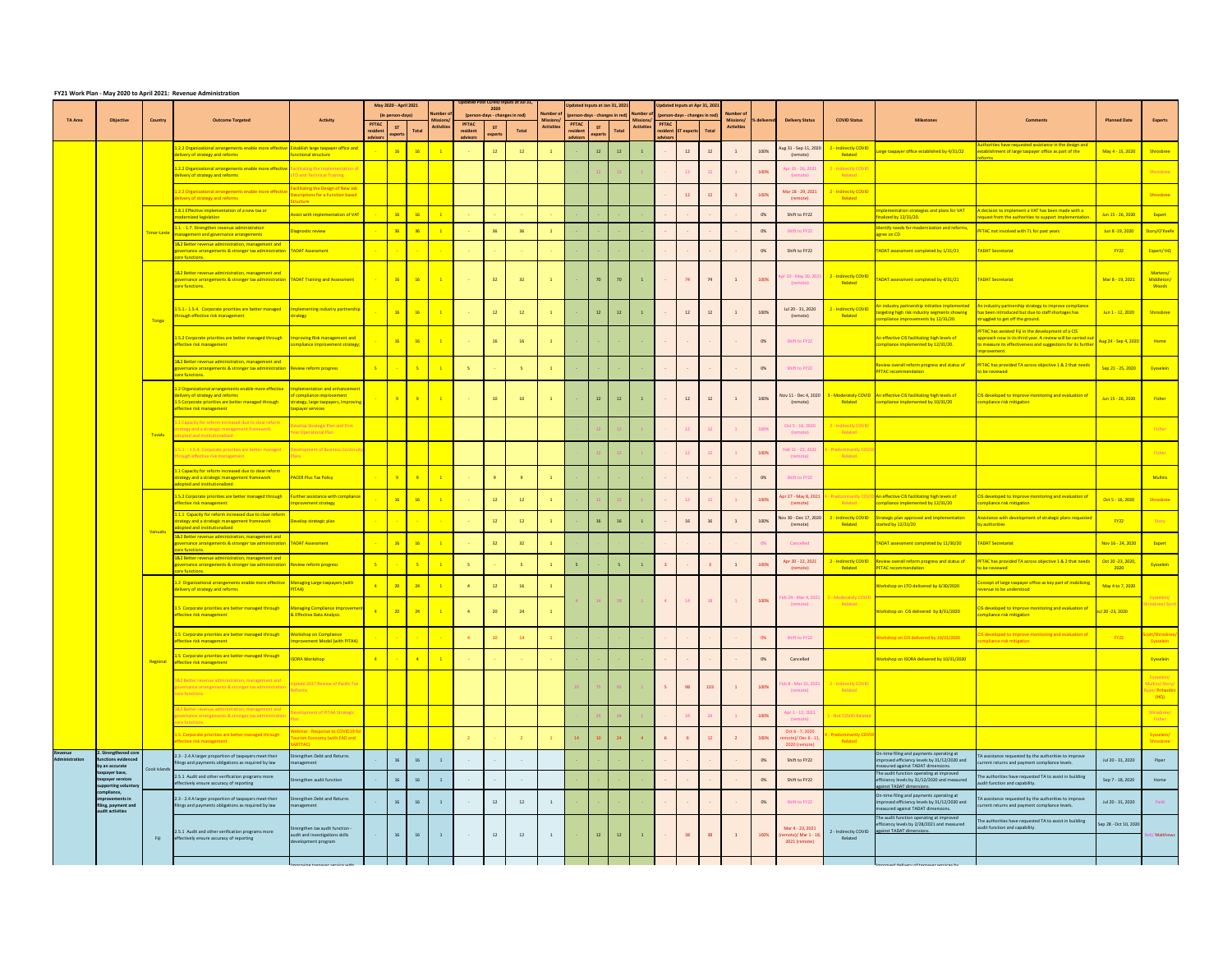**Increase from Baseline Plan: 6% 1 -6% 1 -6% 1 -5% Delivered as at Qtr. 1 - 64 64 5**

## **FY21 Work Plan - May 2020 to April 2021: Revenue Administration**

|                |           |                    |                                                                                                                                                                                                      |                                                                                 |                          | May 2020 - April 2021 |                 |                                    |                      | 2020                     | Updated Post COVID Inputs at Jul 31, |                                                   |                     | Updated Inputs at Jan 31, 2021       |              |                                |              | Updated Inputs at Apr 31, 2021 |       | <b>Number of</b>               |              |                                  |                                                       |                                                                                                                                                                           |                                                                                                                                                           |                                    |                                      |
|----------------|-----------|--------------------|------------------------------------------------------------------------------------------------------------------------------------------------------------------------------------------------------|---------------------------------------------------------------------------------|--------------------------|-----------------------|-----------------|------------------------------------|----------------------|--------------------------|--------------------------------------|---------------------------------------------------|---------------------|--------------------------------------|--------------|--------------------------------|--------------|--------------------------------|-------|--------------------------------|--------------|----------------------------------|-------------------------------------------------------|---------------------------------------------------------------------------------------------------------------------------------------------------------------------------|-----------------------------------------------------------------------------------------------------------------------------------------------------------|------------------------------------|--------------------------------------|
| <b>TA Area</b> | Objective | <b>Country</b>     | <b>Outcome Targeted</b>                                                                                                                                                                              | <b>Activity</b>                                                                 | <b>PFTAC</b>             | (in person-days)      |                 | <b>Number</b><br><b>Activities</b> | <b>PFTAC</b>         | ST                       | (person-days - changes in red)       | <b>Number of</b><br>Missions<br><b>Activities</b> | <b>PFTAC</b>        | (person-days - changes in red)<br>ST |              | Number of<br><b>Activities</b> | <b>PFTAC</b> | (person-days - changes in red) |       | Missions/<br><b>Activities</b> | ■% delivered | <b>Delivery Status</b>           | <b>COVID Status</b>                                   | <b>Milestones</b>                                                                                                                                                         | <b>Comments</b>                                                                                                                                           | <b>Planned Date</b>                | <b>Experts</b>                       |
|                |           |                    |                                                                                                                                                                                                      | iiproving taxpayer service with                                                 | resident<br>advisors     | experts               | <b>Total</b>    |                                    | resident<br>advisors | experts                  | Total                                |                                                   | residen<br>advisors | experts                              | <b>Total</b> |                                | advisors     | resident ST experts            | Total |                                |              |                                  |                                                       | <u>iiproveu delivery or taxpayer services b</u>                                                                                                                           |                                                                                                                                                           |                                    |                                      |
|                |           |                    | 2.2.1. Taxpayer services initiatives to support voluntary<br>compliance are strengthened                                                                                                             | focus on micro-and medium sized<br>pusinesses                                   |                          | 16                    | 16              |                                    |                      | 16                       |                                      |                                                   |                     | 24                                   | 24           |                                |              | 24                             |       |                                | 100%         | Nov 11 - 22, 2020<br>(remote)    | 3 - Moderately COVID<br>Related                       | 4/30/2021 and measured against TADAT<br>dimensions.                                                                                                                       | Assistance with improving taxpayer services requested b<br>authorities                                                                                    | May 5 - 16, 2020                   | vien/ Willian                        |
|                |           |                    | 2.5.1 Audit and other verification programs more<br>effectively ensure accuracy of reporting                                                                                                         | Strengthen tax audit function                                                   |                          | 16                    | 16              |                                    |                      | 16                       | 16                                   |                                                   |                     | 12                                   | 12           |                                |              | 12                             |       |                                | 100%         | (remote)                         | Oct 30 - Nov 11, 2020 2 - Indirectly COVID<br>Related | The audit function operating at improved<br>efficiency levels by 6/30/2021 and measured<br>against TADAT dimensions.                                                      | The authorities have requested TA to assist in building<br>audit function and capability.                                                                 | Jun 8 - 19, 2020                   | Bell                                 |
|                |           | Kiribati           | 2.5.1 Audit and other verification programs more<br>effectively ensure accuracy of reporting                                                                                                         | <b>Tax Audit Skills Development</b>                                             |                          |                       |                 |                                    |                      |                          |                                      |                                                   |                     |                                      |              |                                |              | 10                             | $-10$ |                                | 100%         | Feb 8 - 17, 2021<br>(remote)     | 2 - Indirectly COVID<br>Related                       |                                                                                                                                                                           |                                                                                                                                                           |                                    | <b>Bell</b>                          |
|                |           |                    | 2.2 Taxpayer service initiatives to support voluntary<br>compliance are strengthened<br>2.3 - 2.4 A larger proportion of taxpayers meet their<br>filings and payments obligations as required by law | Further support on taxpayer<br>services, tax arrears and returns<br>ollections  | $\sim 100$ km s $^{-1}$  | 16                    | 16              |                                    |                      | 12                       | 12                                   |                                                   |                     | 12                                   | 12           |                                |              | 12                             | 12    |                                | 100%         | Oct 12 - 23, 2020<br>(remote)    | Related                                               | Taxpayer Services, on-time filing and payments<br>3 - Moderately COVID operating at improved efficiency levels by<br>31/12/2020 and measured against TADAT<br>dimensions. | TA assistance requested by the authorities to improve<br>current taxpayer services as well as returns and payment<br>compliance levels.                   | Sep 7 - 18, 2020                   | Scott                                |
|                |           |                    | 2.3 - 2.4 A larger proportion of taxpayers meet their<br>filings and payments obligations as required by law                                                                                         | nproving tax arrears and returns<br>management                                  | $\sim$ $-$               |                       |                 |                                    |                      | <b>Contract Contract</b> |                                      |                                                   |                     |                                      |              |                                |              |                                |       |                                | 0%           |                                  |                                                       | On-time filing and payments operating at<br>improved efficiency levels by 31/12/2020 and<br>measured against TADAT dimensions.                                            | A assistance requested by the authorities to improve<br>current returns and payment compliance levels.                                                    | <b>FY22</b>                        | Field                                |
|                |           | Islands            | Marshall 2.5.1 Audit and other verification programs more<br>effectively ensure accuracy of reporting                                                                                                | Strengthen tax audit function<br>(challenges posed by cash economy)             |                          |                       |                 |                                    |                      | $\sim 100$ m $^{-1}$     |                                      |                                                   |                     |                                      |              |                                |              |                                |       |                                | 0%           |                                  |                                                       | The audit function operating at improved<br>efficiency levels by 31/12/2020 and measured<br>against TADAT dimensions.                                                     | The authorities have requested TA to assist in building<br>audit function and capability.                                                                 | <b>FY22</b>                        | Sutherland                           |
|                |           |                    | 2.2.2 Taxpayer services initiatives to support voluntary<br>compliance are strengthened                                                                                                              | Improving taxpayer services                                                     | $\sim$ $ \sim$           | 18                    | 18              |                                    |                      | 12                       | 12                                   |                                                   |                     |                                      |              |                                |              |                                |       |                                | 0%           | Shift to FY22                    |                                                       | Improved delivery of taxpayer services by<br>31/12/2020 and measured against TADAT<br>dimensions                                                                          | Assistance with improving taxpayer services requested b<br>authorities                                                                                    | Aug 3 - 14, 2020                   | Piper                                |
|                |           | Niue               | 2.2 - 2.5 Strengthened core tax administration functions returns management and audit                                                                                                                | mprove taxpayer services, debt and                                              |                          |                       |                 |                                    |                      |                          |                                      |                                                   |                     |                                      |              |                                |              |                                |       |                                | 0%           |                                  |                                                       | Taxpayer services, on-time filing and payments<br>by 31/12/2020 and measured against TADAT                                                                                | and audit operating at improved efficiency levels TA assistance requested by the authorities to improve<br>current returns and payment compliance levels. | <b>FY22</b>                        | Expert                               |
|                |           | Palau              | 2.2 Taxpayer service initiatives to support voluntary<br>compliance are strengthened<br>2.3 - 2.4 A larger proportion of taxpayers meet their<br>filings and payments obligations as required by law | Improve taxpayer services, debt and<br>returns management                       |                          |                       |                 | <b>State State</b>                 | <b>State State</b>   | <b>Common</b>            | <b>Contract Contract</b>             | <b>Contract Contract</b>                          |                     |                                      |              |                                |              |                                |       | $\sim$                         | 0%           |                                  |                                                       | Taxpayer Services, on-time filing and payments<br>operating at improved efficiency levels by<br>31/12/2020 and measured against TADAT<br>dimensions.                      | TA assistance requested by the authorities to improve<br>current taxpayer services as well as returns and payment<br>compliance levels.                   | <b>FY22</b>                        | Lawrence                             |
|                |           |                    | PNG 2.1 The integrity of the taxpayer base is strengthened                                                                                                                                           | More accurate and reliable taxpayer<br>ormation held in centralized<br>database |                          | 32                    | 32 <sub>2</sub> |                                    |                      | 32                       | 32                                   |                                                   |                     |                                      |              |                                |              |                                |       |                                | 0%           | Shift to FY22                    |                                                       | mproved delivery of taxpayer services by<br>31/12/2020 and measured against TADAT<br>dimensions.                                                                          | Assistance with improving taxpayer services requested by May 4 - 15, 2020/ Sep<br>authorities                                                             | 7 - 18, 2020                       | <b>TBD</b>                           |
|                |           |                    | 2.3 - 2.4 A larger proportion of taxpayers meet their<br>filings and payments obligations as required by law                                                                                         | mproving debt and returns<br>management                                         |                          | 16                    | $-16$           |                                    |                      | 16                       | 16                                   |                                                   |                     | 12                                   | 12           |                                |              | 12                             |       |                                | 100%         | eb 15 - 26, 2021<br>(remote)     | 3 - Moderately COVID<br>Related                       | On-time filing and payments operating at<br>improved efficiency levels by 31/12/2020 and<br>measured against TADAT dimensions.                                            | A assistance requested by the authorities to improve<br>current returns and payment compliance levels.                                                    | Jun 15 - 26, 2020                  |                                      |
|                |           | Samoa              | 2.5.1 Audit and other verification programs more<br>effectively ensure accuracy of reporting                                                                                                         | Strengthen tax audit function and<br>support for TIMS implementation            | <b>Contract Contract</b> | 16                    | 16              |                                    | $\sim 100$           | 12                       | 12                                   |                                                   |                     | 12                                   | 12           |                                |              | 12                             |       |                                | 100%         | Aug 17 - Sep 4, 2020<br>(remote) | 2 - Indirectly COVID<br>Related                       | The audit function operating at improved<br>efficiency levels by 31/12/2020 and measured<br>against TADAT dimensions.                                                     | The authorities have requested TA to assist in building<br>audit function and capability.                                                                 | Jun 1 - 12, 2020                   | Sutherland                           |
|                |           | Solomon<br>Islands | 2.5.1 Audit and other verification programs more<br>effectively ensure accuracy of reporting                                                                                                         | Strengthen tax audit function                                                   |                          | 16                    | 16              |                                    |                      | 12                       | 12                                   |                                                   |                     |                                      |              |                                |              |                                |       |                                | 0%           | Shift to FY22                    |                                                       | The audit function operating at improved<br>efficiency levels by 31/12/2020 and measured<br>against TADAT dimensions.                                                     | he authorities have requested TA to assist in building<br>audit function and capability.                                                                  | Jul 6 - 17, 2020                   | Sutherland                           |
|                |           |                    | 2.3 - 2.4 A larger proportion of taxpayers meet their<br>filings and payments obligations as required by law                                                                                         | nproving debt and returns<br>management                                         |                          | 16                    | 16              |                                    |                      | 12                       | 12                                   |                                                   |                     |                                      |              |                                |              |                                |       |                                | 0%           | Shift to FY22                    |                                                       | On-time filing and payments operating at<br>improved efficiency levels by 31/12/2020 and<br>measured against TADAT dimensions.                                            | A assistance requested by the authorities to improve<br>current returns and payment compliance levels.                                                    | Jun 1 - 12, 2020                   | Scott                                |
|                |           |                    | 2.5.1 Audit and other verification programs more<br>effectively ensure accuracy of reporting                                                                                                         | ssist with tax auditor training<br>framework and development                    |                          | 16                    | 16              |                                    |                      | 12                       | 12                                   |                                                   |                     | 12                                   | 12           |                                |              | 12                             | 12    |                                | 100%         | Apr 26 - May 7, 2021             | 2 - Indirectly COVID<br>Related                       | The audit function operating at improved<br>efficiency levels by 31/12/2020 and measured<br>against TADAT dimensions.                                                     | The authorities have requested TA to assist in developing<br>uditors                                                                                      | Jul 6-17, 2020                     | Bell                                 |
|                |           | Tonga              | 2.5.1 Audit and other verification programs more<br>effectively ensure accuracy of reporting                                                                                                         | Strengthen tax audit function                                                   |                          | 16                    | 16              |                                    |                      | 16                       | 16                                   |                                                   |                     |                                      |              |                                |              |                                |       |                                | 0%           | Cancelled                        |                                                       | The audit function operating at improved<br>efficiency levels by 31/12/2020 and measured<br>against TADAT dimensions.                                                     | The authorities have requested TA to assist in building<br>audit function and capability.                                                                 | Aug 17 - 28, 2020                  | Bell                                 |
|                |           |                    | 2.5.1 Audit and other verification programs more<br>effectively ensure accuracy of reporting                                                                                                         | Industry partnership audit methods                                              |                          | 16                    | 16              |                                    |                      | 12                       | 12                                   |                                                   |                     | <b>12</b>                            | 12           |                                |              | 12                             |       |                                | 100%         | Jul 20 - 31, 2020<br>(remote)    | Related                                               | 3 - Moderately COVID Specific audit methods introduced in support of<br>industry partnership strategy for tourism industry                                                | Audit methods required in support of industry partnership                                                                                                 | Jun 1 - 12, 2020                   | Matthews                             |
|                |           | Tuvalu             | 2.5.1 Audit and other verification programs more<br>effectively ensure accuracy of reporting                                                                                                         | Strengthen tax audit function                                                   | $\sim 1000$ km s $^{-1}$ | 18                    | 18              |                                    |                      | 18                       | 18                                   |                                                   |                     |                                      |              |                                |              |                                |       |                                | 0%           | Shift to FY22                    |                                                       | The audit function operating at improved<br>efficiency levels by 31/12/2020 and measured<br>against TADAT dimensions.                                                     | The authorities have requested TA to assist in building<br>audit function and capability.                                                                 | Jun 1 - 12, 2020                   | Bell                                 |
|                |           |                    | 2.5.1 Audit and other verification programs more<br>effectively ensure accuracy of reporting                                                                                                         | Strengthening audit,<br>Implementation of the VAT audit<br>toolkit              |                          | 16                    | 16              |                                    |                      | 12                       | 12                                   |                                                   |                     |                                      |              |                                |              |                                |       |                                | 0%           | Shift to FY22                    |                                                       | The audit function operating at improved<br>efficiency levels by 31/12/2020 and measured<br>against TADAT dimensions.                                                     | The authorities have requested TA to assist in building<br>audit function and capability.                                                                 | Oct 5 - 16, 2020                   | Home                                 |
|                |           | Vanuatu            | 2.3 - 2.4 A larger proportion of taxpayers meet their<br>filings and payments obligations as required by law                                                                                         | nagement of debt and returns                                                    |                          | 16                    | 16              |                                    |                      | 12                       | 12                                   |                                                   |                     |                                      |              |                                |              |                                |       |                                | 0%           | Cancelled                        |                                                       | On-time filing and payments operating at<br>improved efficiency levels by 31/12/2020 and<br>measured against TADAT dimensions.                                            | TA assistance requested by the authorities to improve<br>current returns and payment compliance levels.                                                   | Aug 17 - 28, 2020                  | Field                                |
|                |           |                    | 2.5 Audit and other verification programs more<br>effectively ensure accuracy of reporting                                                                                                           | Workshop on Tax Investigations -<br>VAT (joint with OCO and PITAA)              |                          | 20                    | 25              |                                    |                      | 20                       | 25                                   |                                                   |                     |                                      |              |                                |              |                                |       |                                | 0%           | Shift to FY22                    |                                                       | Workshop on VAT tax Investigations delivered by<br>2/28/21                                                                                                                | Vorkshop delivered in terms of training needs identified                                                                                                  | Jan 25 - 28, 2021                  | Eysselein/<br>Shrosbree/Matth<br>ews |
|                |           | Regional           | Audit and other verification programs more<br>ctively ensure accuracy of reporting                                                                                                                   | all State Tax Audit Training<br>valu, RMI, FSM, Nauru, Palau an                 |                          |                       |                 |                                    |                      |                          |                                      |                                                   |                     |                                      |              |                                |              | 15                             |       |                                | 100%         | Apr 5 - 19, 2021<br>(remote)     | 2 - Indirectly COVID<br>Related                       |                                                                                                                                                                           |                                                                                                                                                           |                                    | <b>Bell</b>                          |
|                |           |                    | 2.3, 2.4 A larger proportion of taxpayers meet their filin<br>and payment obligations as required by law                                                                                             | Managing Return Filing and Tax<br>Arrears                                       |                          | 20                    | 25              |                                    |                      | 20                       | 25                                   |                                                   |                     | 20                                   |              |                                |              |                                |       |                                | 100%         | Apr 20 - 28, 2021<br>(remote)    | Related                                               | 3 - Moderately COVID Workshop on managing filing and arrears<br>delivered by 4/30/21                                                                                      | Vorkshop delivered in terms of training needs identified                                                                                                  | Dec 7 - 10, 2020    Field/ Raelene |                                      |
|                |           |                    |                                                                                                                                                                                                      | <b>Total Days:</b>                                                              |                          |                       | 67 849 916      | 57                                 |                      |                          |                                      |                                                   |                     |                                      |              |                                |              |                                |       |                                |              |                                  |                                                       |                                                                                                                                                                           |                                                                                                                                                           |                                    |                                      |

**Updated Post COVID-FY21 Workplan: 1 1 1 1 801 872** 

**Percent Delivered of Updated Plan 0% 8% 7% 9%**

**Updated Workplan at Jan 31, 2021: 78 645 723 43 1ncrease from Post COVID Workplan: Delivered as at Jan 31: Percent Delivered of Updated Plan 45% 39% 40% 49%**

| 57 |  |
|----|--|
| 0% |  |
| 5  |  |
| 9% |  |
|    |  |

| 78  | 645    | 723    | 43     |
|-----|--------|--------|--------|
| 10% | $-19%$ | $-17%$ | $-25%$ |
| 35  | 252    | 287    | 21     |
| 45% | 39%    | 40%    | 49%    |

| Final Outturn at April 30:           | 64  | 746  | 810  | 43   |
|--------------------------------------|-----|------|------|------|
| Percentage of Jan 2021 Revised Plan: | 82% | 116% | 112% | 100% |
| Percentage of Jul 2020 Revised Plan: | 90% | 93%  | 93%  | 75%  |